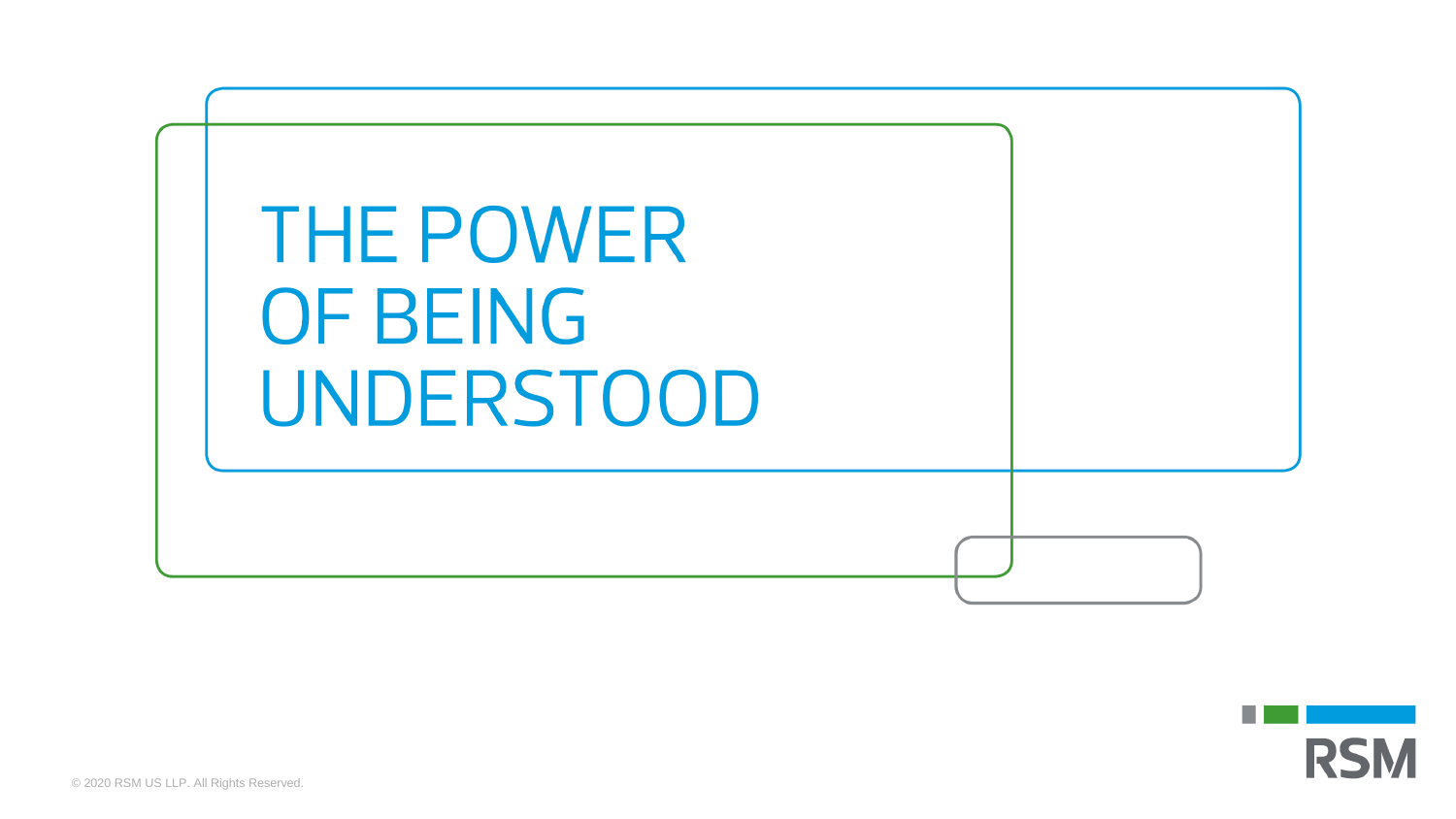# PPP FORGIVENESS AND MAIN STREET LOANS

Managing Liquidity Considerations

April 29, 2020

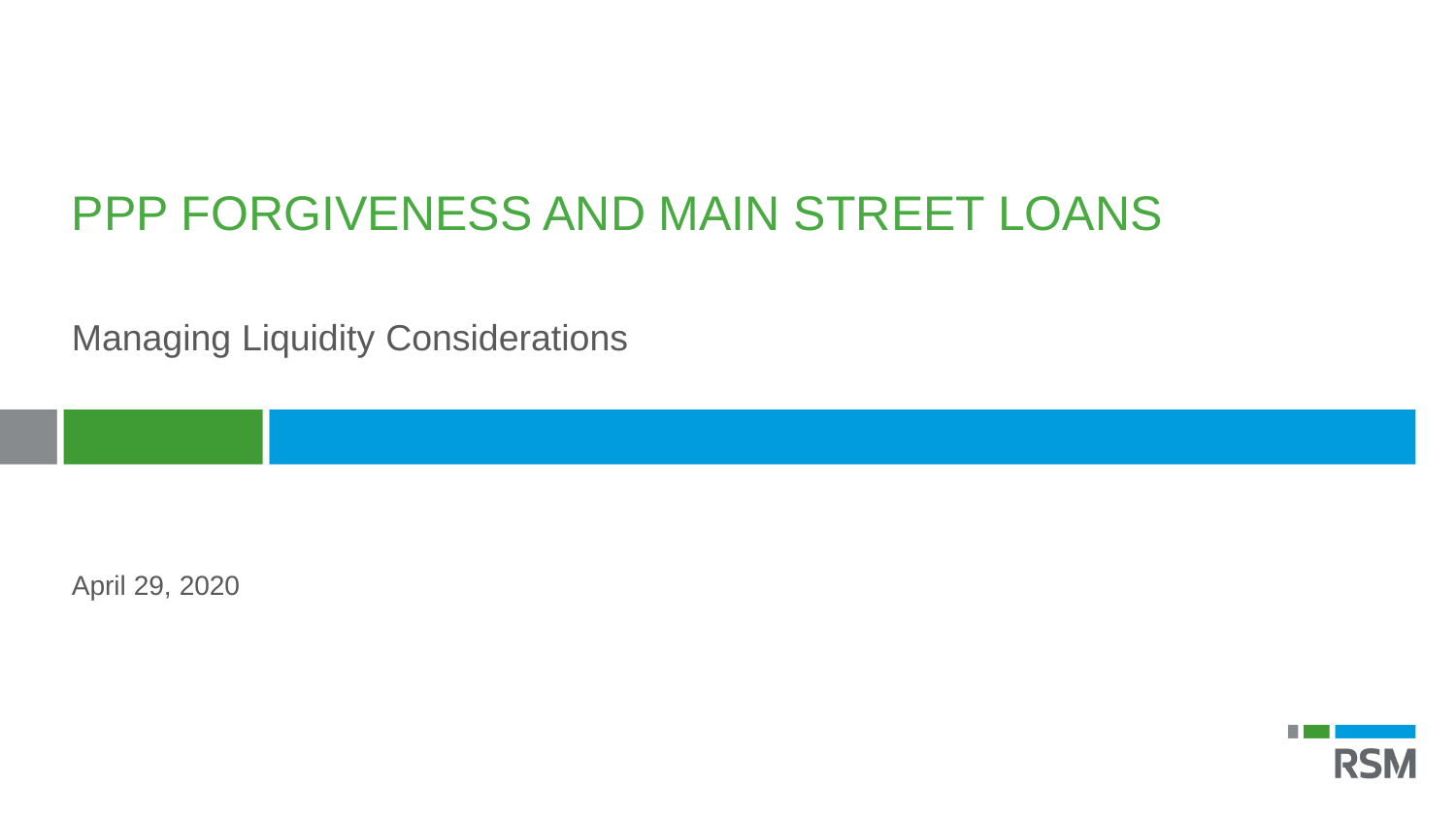## PPP Forgiveness – What Can be Included?

- PAYROLL, which includes:
	- Salary, wages commissions (up to \$15,384 per employee over 8 week period);
	- Cash tips / equivalent;
	- Payment for vacation, parental, family, medical or sick leave (excluding wages for which credit is allowed under FFCRA);
	- Allowance for separation / dismissal;
	- Payment for provision of employee benefits (group health coverage, including insurance premiums and retirement); and
	- State and local taxes assessed on employee compensation (i.e. unemployment insurance premiums).
- ⁻ Mortgage interest on any business mortgage (real or personal)
- Business rent payments
- ⁻ Utility payments

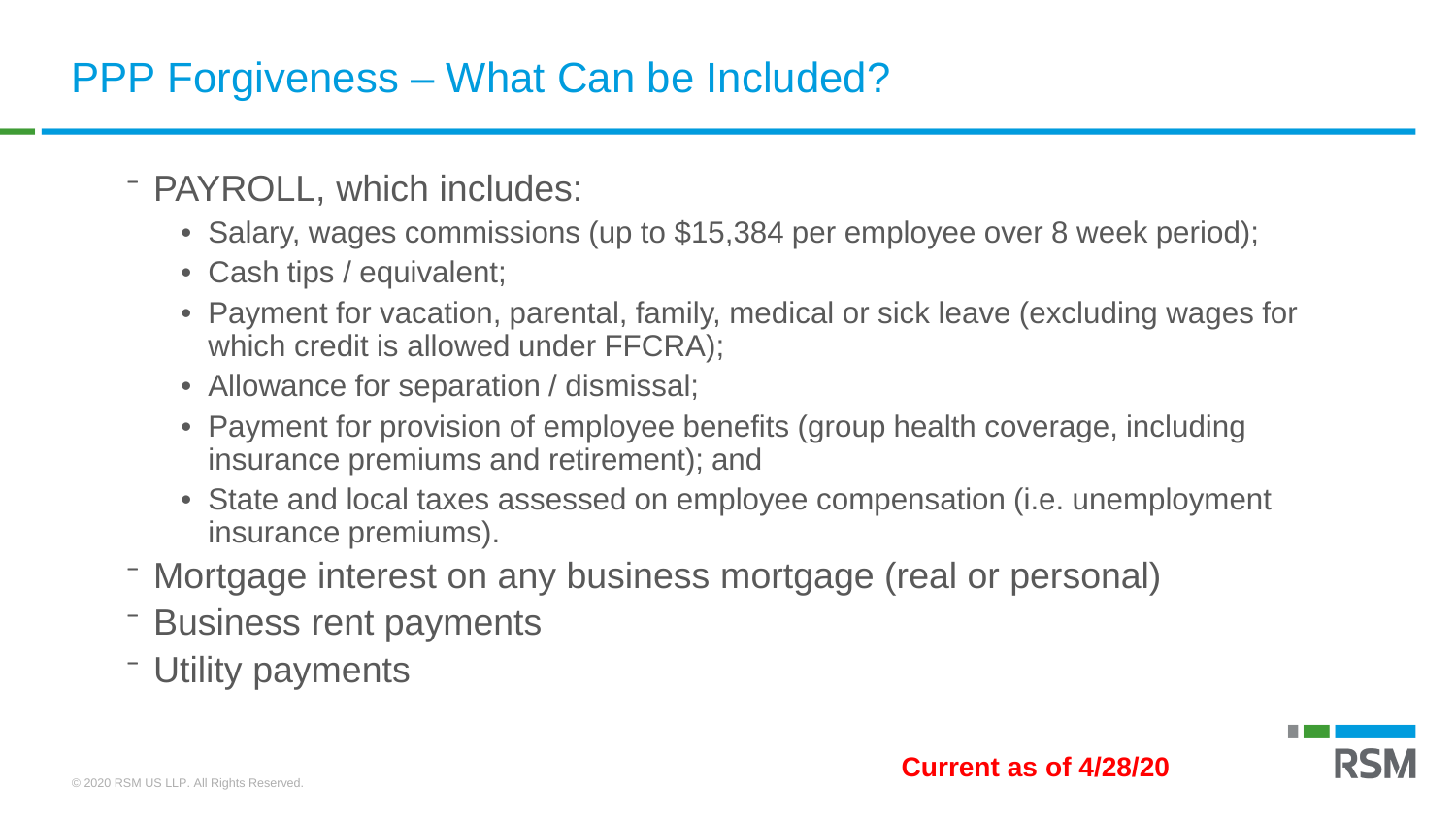- ⁻ Discrepancy between borrowing amount (average monthly payroll x 2.5) vs. 8 weeks of the covered period.
- ⁻ Amount of qualified non-payroll costs (maximum 25% of loan forgiveness amount).
- ⁻ Full time equivalent employee reductions.
- ⁻ Salary and wage reductions for those earning under \$100,000 per year on an annualized basis.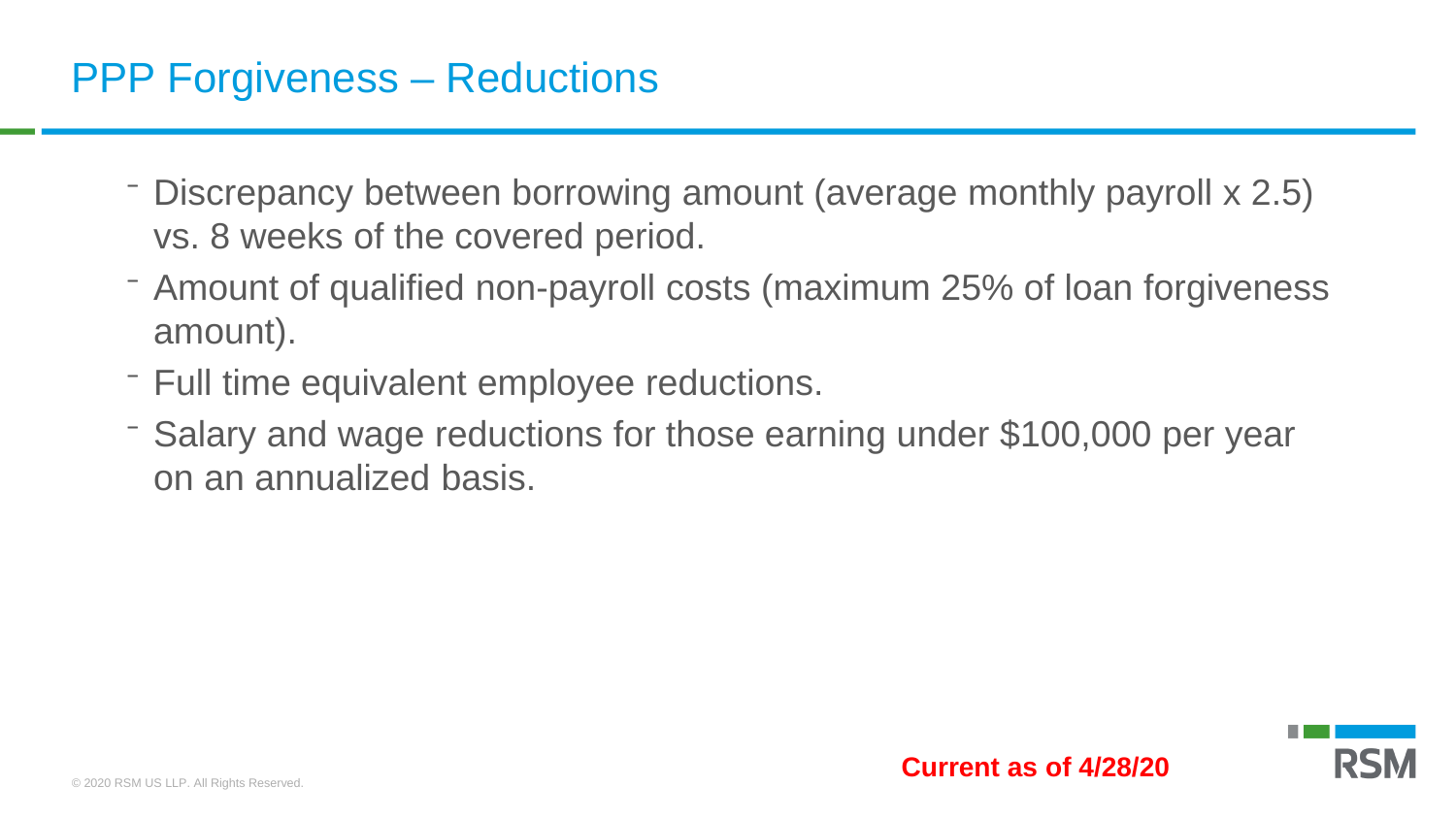Max's Bicycle Company employed 30 people in 2019 as follows:

- ⁻ 10 people each earn \$50,000 per year
- ⁻ 10 people each earn \$100,000 per year
- ⁻ 10 people each earn \$150,000 per year

Max's Bicycle Company qualifies for a PPP loan of \$520,833.

Max's goal is to maximize forgiveness while doing his best to retain his employees.

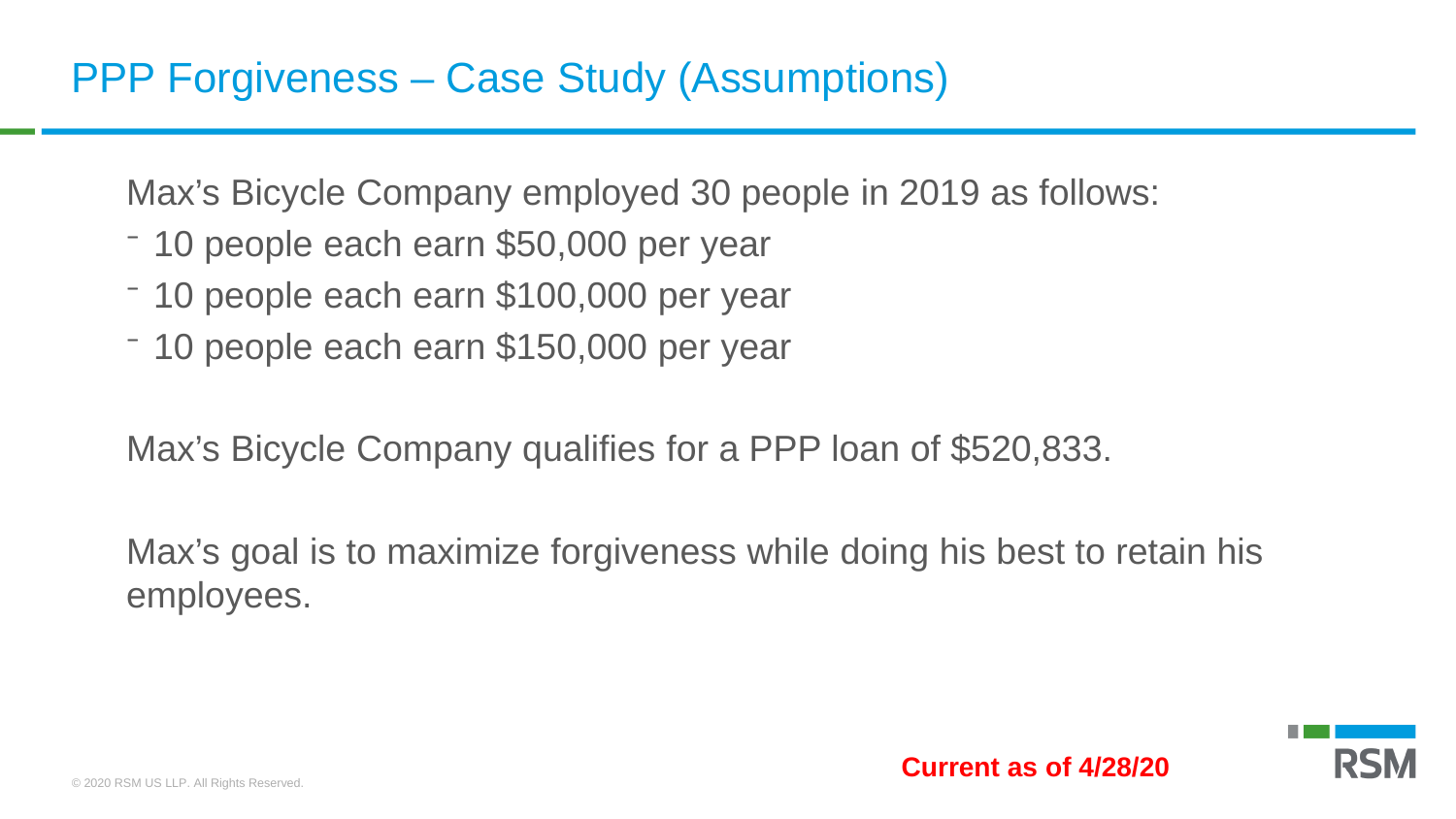Max is able to maintain the existing 30 employees during the 8 week covered period.

Max also has rent obligations of \$20,000 during the 8 week covered period and \$5,000 in utility obligations during the 8 week covered period.

**Total payroll over the 8 week period equals \$384,885.** 

**Max's maximum forgiveness amount is \$409,885.**

**Max's remaining loan balance is \$110,948.**

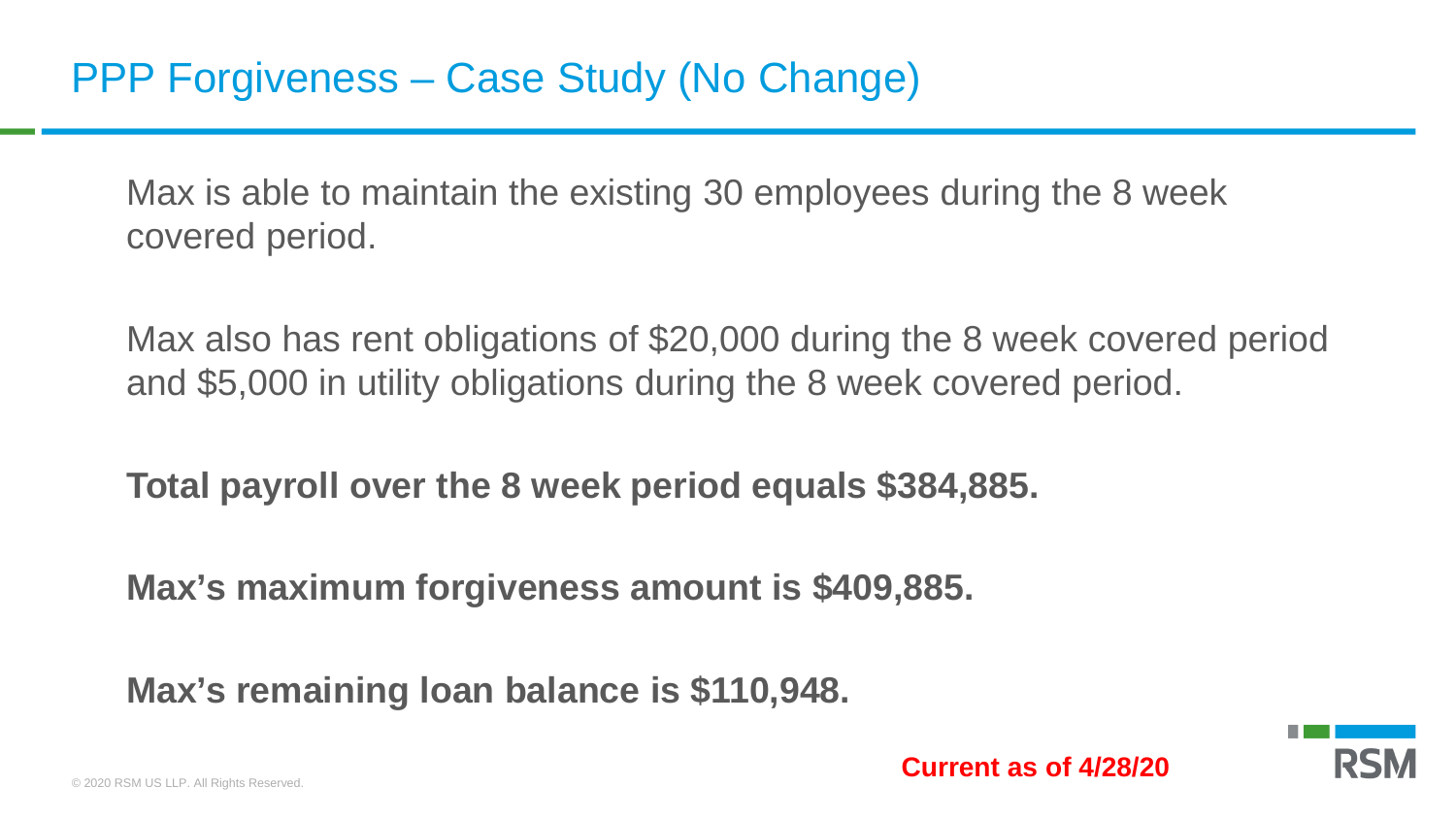Max makes the hard decision to lay off 5 people the day before he receives his PPP loan. He does not plan on hiring them back by June 30<sup>th</sup>, 2020. All of the employees who are laid off were making \$50,000 per year.

Max also has rent obligations of \$20,000 during the 8 week covered period and \$5,000 in utility obligations during the 8 week covered period. These have not changed.

**Total payroll over the 8 week period equals \$346,154.** 

**Max's maximum forgiveness amount is \$309,295.**

**Max's remaining loan balance is \$211,538.**

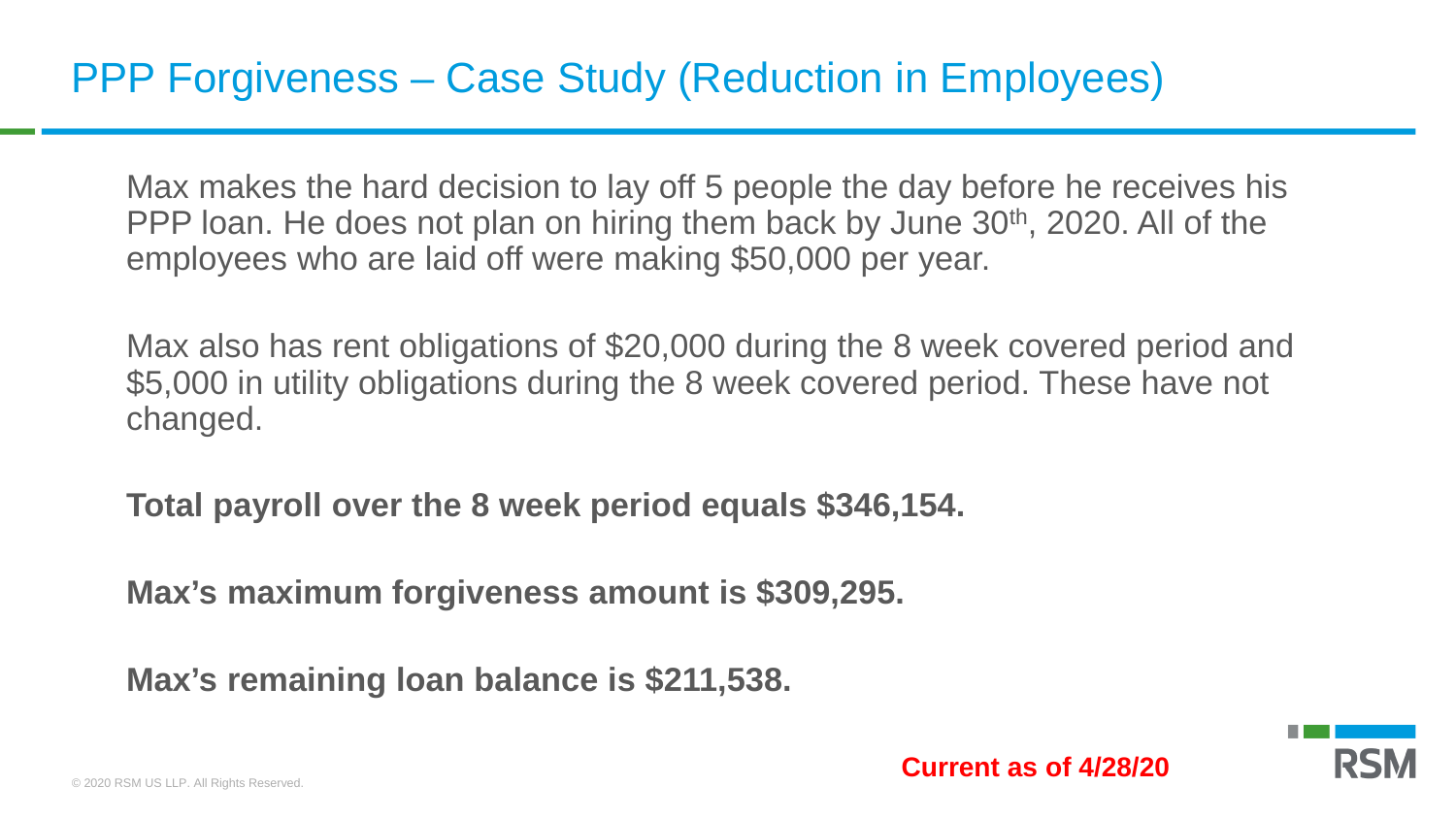Rather than laying anyone off, Max reduces wages for 5 of his employees who had been earning \$50,000 per year. In the previous full quarter, they each had earned \$12,500. In the 8 week covered period, they each had earned \$5,000. Max does not plan to increase their wages by June 30th, 2020.

Max also has rent obligations of \$20,000 during the 8 week covered period and \$5,000 in utility obligations during the 8 week covered period. These have not changed.

**Total payroll over the 8 week period equals \$361,154.** 

**Max's maximum forgiveness amount is \$364,279.**

**Max's remaining loan balance is \$156,554.**

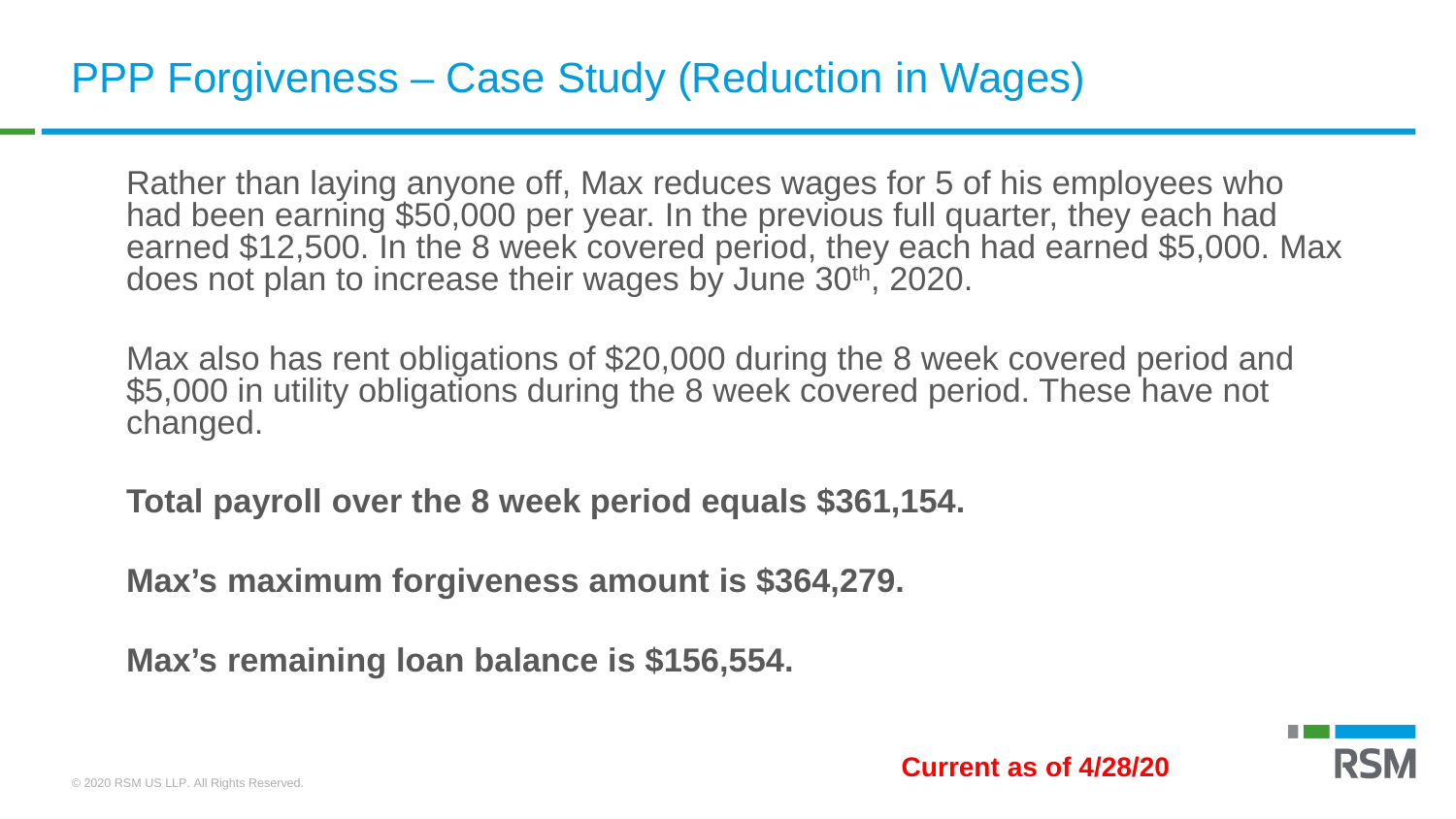Rather than laying anyone off, Max reduces wages for 10 of his employees who had been earning \$50,000 per year. In the previous full quarter, they each had earned \$12,500. In the 8 week covered period, they each had earned \$5,000. Max does not plan to increase their wages by June 30th, 2020.

Max also has rent obligations of \$20,000 during the 8 week covered period and \$5,000 in utility obligations during the 8 week covered period. These have not changed.

**Total payroll over the 8 week period equals \$357,692.** 

**Max's maximum forgiveness amount is \$338,942.**

**Max's remaining loan balance is \$181,891.**

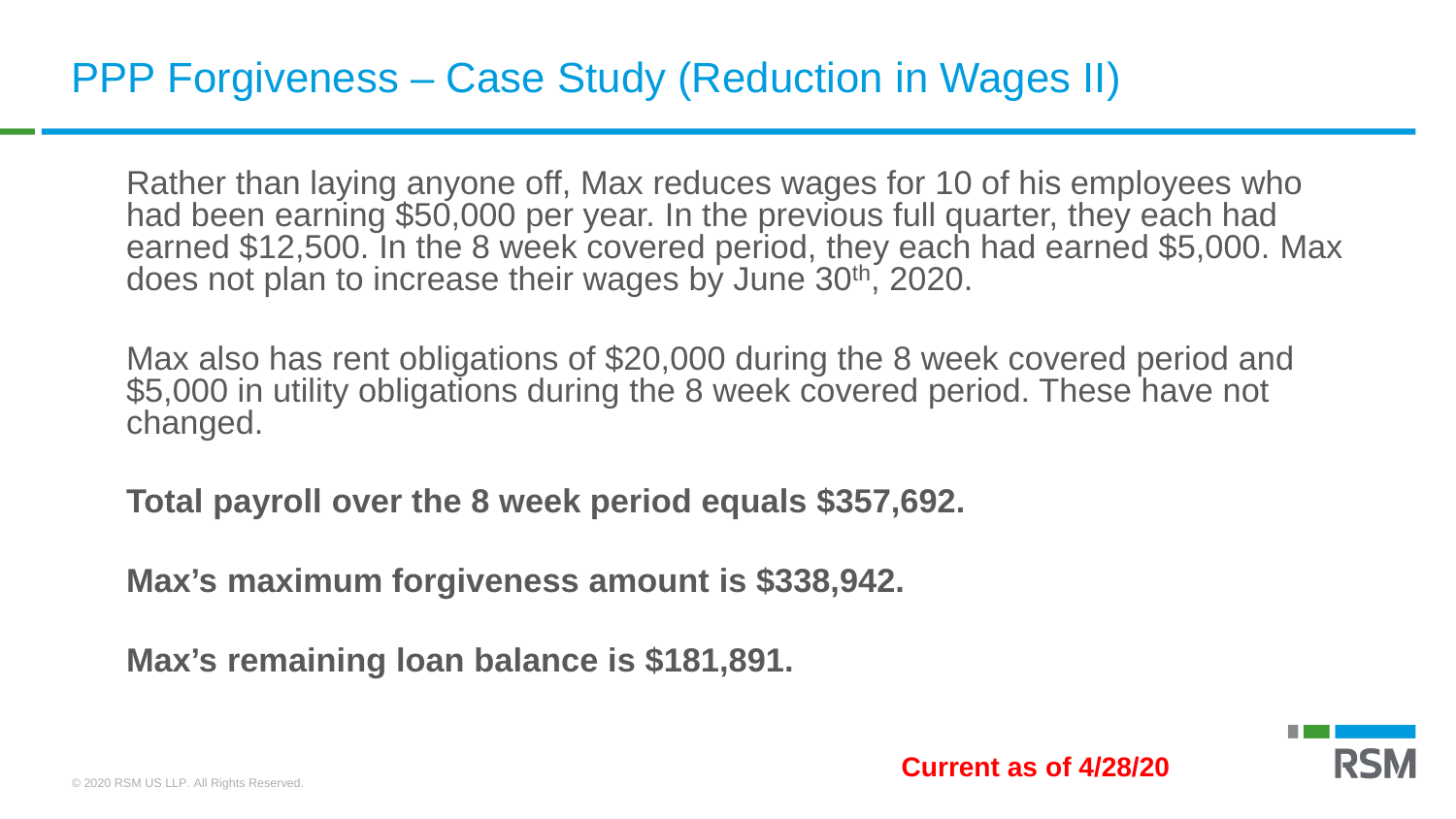| <b>Scenario</b>                    | <b>Payroll Costs over 8</b><br>week period | <b>Loan Forgiveness</b><br>(including payroll and<br>other eligible uses) | <b>Remaining Loan</b><br><b>Balance Post-</b><br><b>Forgiveness</b> |
|------------------------------------|--------------------------------------------|---------------------------------------------------------------------------|---------------------------------------------------------------------|
| No Change                          | \$384,885                                  | \$409,885                                                                 | \$110,948                                                           |
| 5 employees laid off               | \$346,154                                  | \$309,295                                                                 | \$211,538                                                           |
| Wage reductions for 5<br>employees | \$361,154                                  | \$364,279                                                                 | \$156,554                                                           |
| Wage reduction for 10<br>employees | \$357,692                                  | \$338,942                                                                 | \$181,891                                                           |

.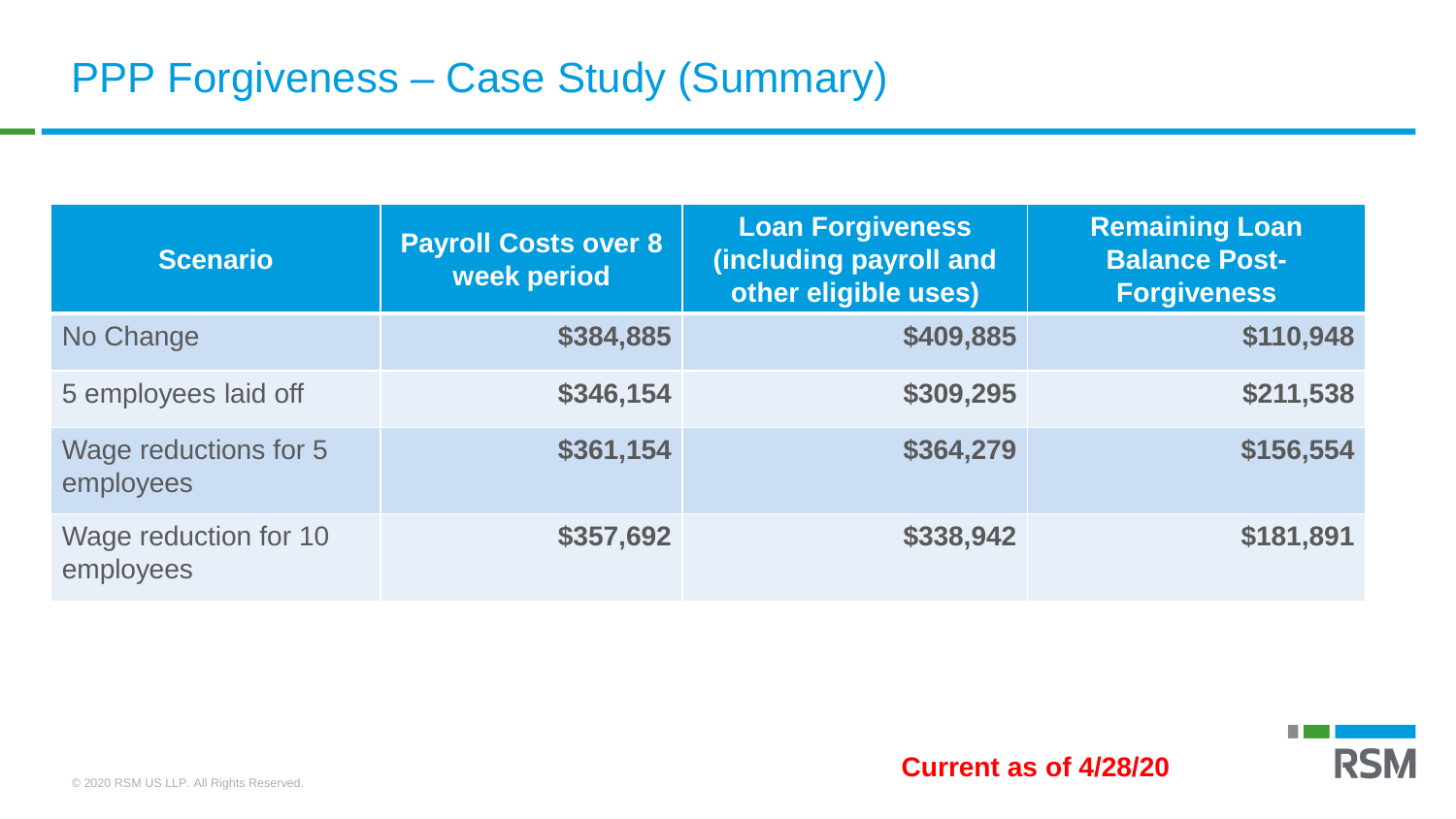## Main Street Loan Program

- ⁻ Section 4003 of CARES Act
- ⁻ Minimum loans of \$1M in 2 tranches:
	- New Lending Facility (Lesser of \$25M or when added to other debt, does not exceed 4x 2019 EBITDA)
	- Expanded Loan Facility (Lesser of \$150M or 30% of existing debt or when added to other debt, does not exceed 6x 2019 EBITDA)
- ⁻ 4 year term with interest rates equal to SOFR + 250-400 BP
- ⁻ Restrictions on use, executive compensation, distributions
- ⁻ Borrowers can participate in the Main Street program and the PPP
- ⁻ **NO LOAN FORGIVENESS**

*Waiting for more…*